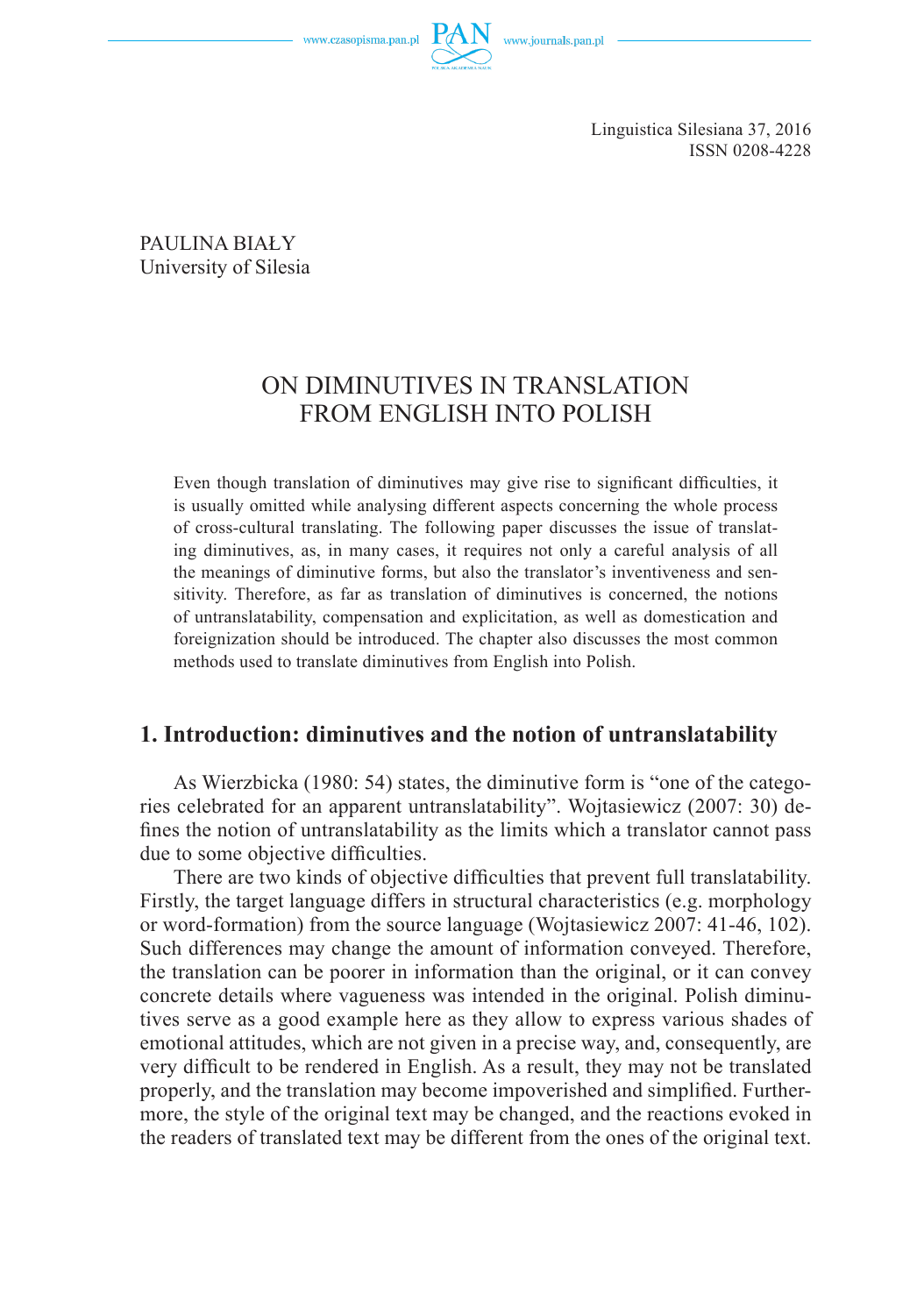

Secondly, the target language cannot express certain notions or ideas formulated in the source language (Wojtasiewicz 2007: 61). These are those cases when certain words do not evoke in the users of the target language such reactions as they do in the users of the source language due to differences in cultural traditions. In the case of diminutives, such differences coincide with differences in the structure of languages.

## **2. Problematic translation of diminutives into Polish**

Lockyer  $(2012: 21)$  is of the opinion that the use of diminutives reflects the translator's individual conceptualization and his/her preferences. What is even more, "translation of diminutives is a complex issue that has layers upon layers of nuances and little twists in meaning that depend on context and other linguistic (and cultural) factors", such as the situation, speaker's emotional state and the language itself.

It is difficult to translate diminutives in a proper way, as English and Polish represent two different worlds when it comes to expressing emotions. As stated by Grabias (1988: 39), expressive linguistic forms give rise to immense difficulties in the process of translation. Wierzbicka (2007: 98) writes:

I just can't find English words suitable for talking about my tiny granddaughter. It is not that I am unfamiliar with the register of English used for talking about babies, but I feel that this register does not fit the emotional world to which this baby belongs for me. No doubt one reason is that Polish was my first language and that as such it is endowed with an emotional force that English doesn't have for me. But this is not the only reason. Another reason is that Polish words which I could use to talk about my baby granddaughter do not have exact semantic equivalents in English and therefore feel irreplaceable.

Diminutives belong to this group of words, since she writes afterwards (Wierzbicka 2007: 99):

In Polish I could say that she now has a lot of *loczki* (dear-little-curls), or that she has six *ząbki* (dear-little-teeth), or that for her age she is still *malutka* (dear-littlesmall). Since English doesn't have such diminutives, I would have to use descriptive 'loveless' words like 'curls', 'teeth' or 'small', and I feel I couldn't do that. (…) Speaking to or about a baby in English, one could use the word 'handies' (in the plural) but not 'handie'; and one would normally not use 'mouthie', 'nosie' or 'headie'. In Polish, however, such diminutives not only exist but are virtually obligatory in speaking to or about a baby, at least in a family setting. If plain, nondiminutive words were used for a baby's eyes, ears, hair, legs, back and so on they would all sound very cold, clinical.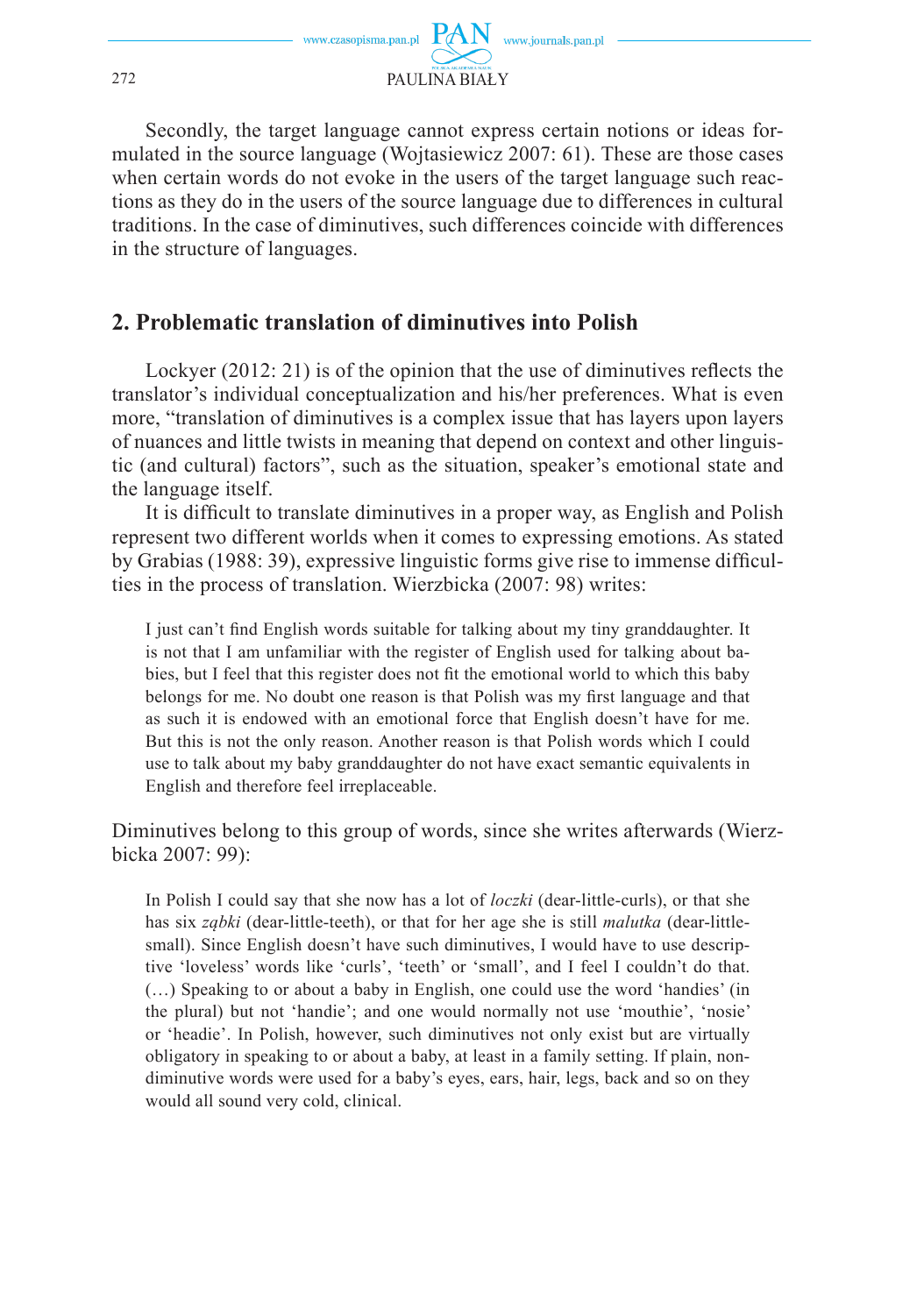www.journals.pan.pl

To put it briefly, "in Polish, the language used for talking about babies relies on a wide range of emotionally coloured diminutives, and to talk about a baby in a purely descriptive language would seem strangely cold and loveless" (Wierzbicka 2007: 99).

According to Liseling Nilsson (2012: 145-146), diminutives constitute such a strong element of cultural code inscribed in Polish, that the departure from their usage would seriously infringe Polish cultural code and linguistic convention. This is why they are present in Polish translations. Children's literature serves as a good example here, as, according to Polish conventions, young age of the prospective readers requires the use of diminutive forms (Berezowski 1997: 90), e.g. there are more diminutive name forms in Polish translations than in English original texts (Fornalczyk 2010: 161).

One of the most prominent example of English children's literature is A.A. Milne's *Winnie-the-Pooh*. Adamczyk-Garbowska (1988: 113-115) analyses its translation into Polish by Irena Tuwim. In her opinion, Milne treats the reader (in this case it is the child) with respect and seriousness. Therefore, his style of writing is not infantile or sentimental at all. In Polish children's literature, the author wants to imitate child's way of thinking and speaking by using many diminutives and hypocorisms. It produces the effect of "mawkish naivety". This is also how Polish translators, such as Irena Tuwim, act. The infantilisation of Polish translation results from the excessive use of diminutives, as in the original text diminutive forms of proper names do not occur at all. The translation is, therefore, "sweetened" and made similar to Polish children's books, the animal protagonists of which have to be "nice, cuddly and as close to the children as possible". Nevertheless, Tuwim introduces diminutives even when there is no reason for using them. As a consequence, the original children's style becomes childish and infantile in the translation (see also Stiller 1973: 340).

Rajewska (2002: 68-69) tries to defend Tuwim's translation. She admits that stylistically Tuwim's translation differs from the original text due to numerous diminutives and hypocorisms, but, in her opinion, their presence in the translation makes it "warm and imbued with a sense of security". It was Tuwim's translation strategy to "naturalize" Polish version out of concern for young readers.

Rajewska (2002: 69) analyses also another translation of *Winnie-the-Pooh*, *Fredzia Phi-Phi*, by Monika Adamczyk-Garbowska. According to her, this translation is incomprehensible to Polish readers, as it lacks diminutives. It is "artificial" and "augmentative"; too accurate, too faithful and too methodical. That is why it did not catch on and is remembered only by translatologists (Rajewska 2002: 59). Tuwim's translation is "rooted" in Polish, that is, it exists in the literature practically as an original text. It is the most important, even canonical element of a whole series of translations of the same literary work, as other translations are compared by the readers to this rooted version instead of being compared to the original (Rajewska 2002: 69). Adamczyk-Garbowska's translation is only an attempt to correct Tuwim.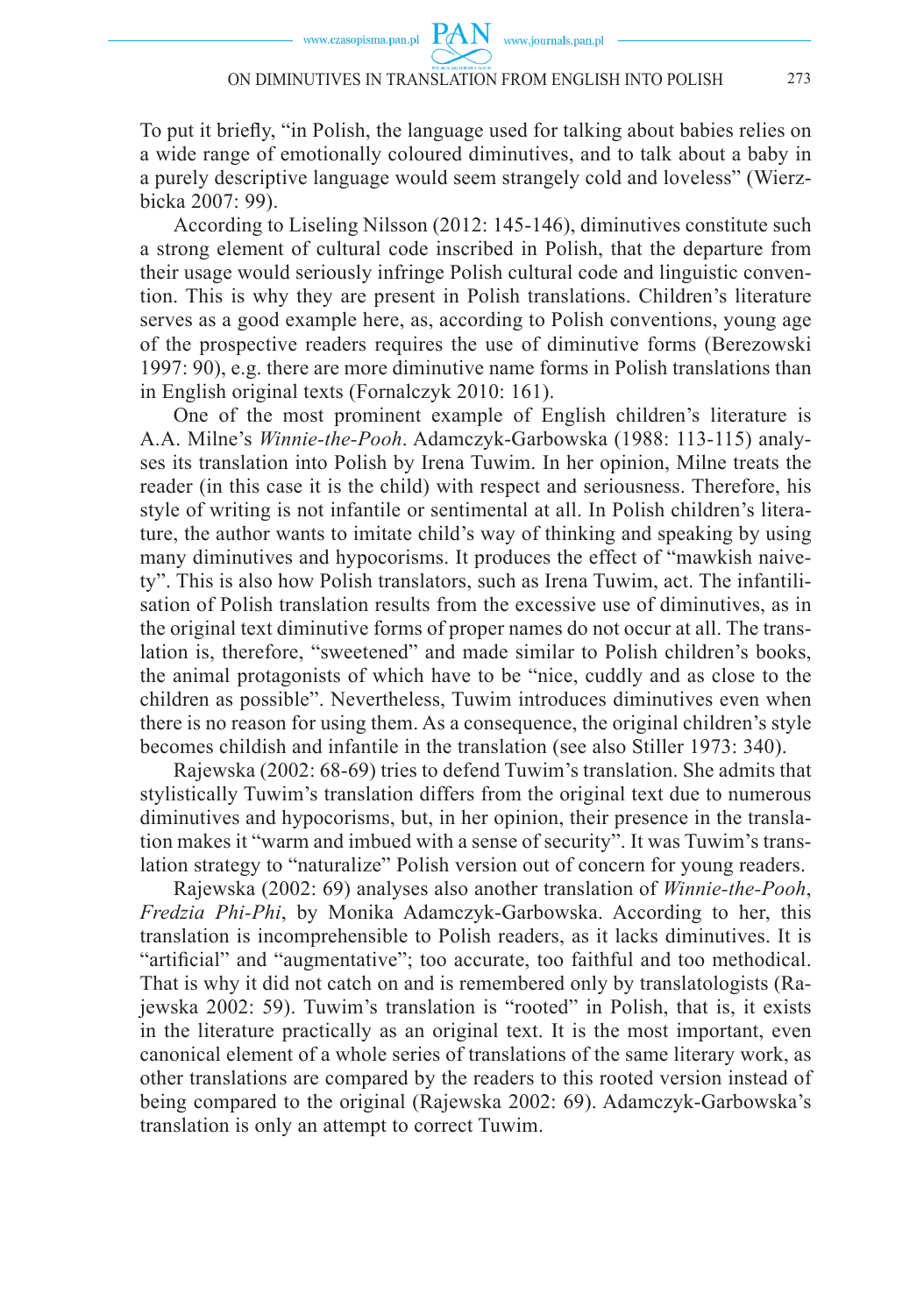

Jarniewicz (2012: 226-227) is of similar opinion. He notices that the lack of diminutives may be surprising and astounding to Polish readers, especially to those who know Tuwim's translation, as it sounds strange and ridiculous. Diminutives are typical of Polish and, therefore, their lack in *Fredzia Phi-Phi* is a violation of Polish cultural and linguistic norms. Jarniewicz (2012: 230-231) summarizes his discussion by stating that, while translating, Adamczyk-Garbowska was driven by the faithfulness towards the original text (therefore, her book is rather for adults than for children), whereas Tuwim wanted to obtain a translation which would sound as familiar as possible.

## **3. Compensation and explicitation in translating diminutives into Polish**

Tatarczuk (2005: 331) is of the opinion that the use of diminutives in Polish translations intended for children serves as an example of compensation. Hervey and Higgins (1999: 35) define the notion of compensation as "the technique of making up for the translation loss of important ST features by approximating their effects in the TT through means other than those used in the ST – that is, making up for ST effects achieved by one means through using other means in the TT". In other words, compensation is a technique which "involves making up for the loss of a source text effect by recreating a similar effect in the target text through means that are specific to the target language and/or text (Harvey 2004: 37). Harvey (2004: 38) adds that it "requires careful, strategic application. Given that the transfer of meanings from one language to another continually involves some degree of loss, the translator must decide if and when compensation is warranted".

This technique is used to compensate for the semantic loss determined by the fact that a given unit of the source language would remain untranslated or would be translated incompletely in the target language, that is, the whole spectrum of its meaning would not be translated. Hence, the translator conveys the same information through another means that are specific to the target language, e.g. the meaning of irony can be read from the context in English, whereas in Polish it is obtained with the use of diminutives.

Going even further, it may be stated that the use of diminutives in Polish translations of English original texts may also serve as an example of explicitation. It is defined by Klaudy (2004: 80) as "the technique of making explicit in the target text information that is implicit in the source text". The use of diminutives is an example of both obligatory and optional explicitation.

Obligatory explicitation is "dictated by differences in the syntactic and semantic structure of languages" and is applicable mostly in the cases when translation between an analytic and a synthetic language is concerned (Klaudy 2004: 82-83). It may as well be defined as semantic explicitation, as it "consists" of choosing more specific words in the target text" (Klaudy 2004: 83). Klaudy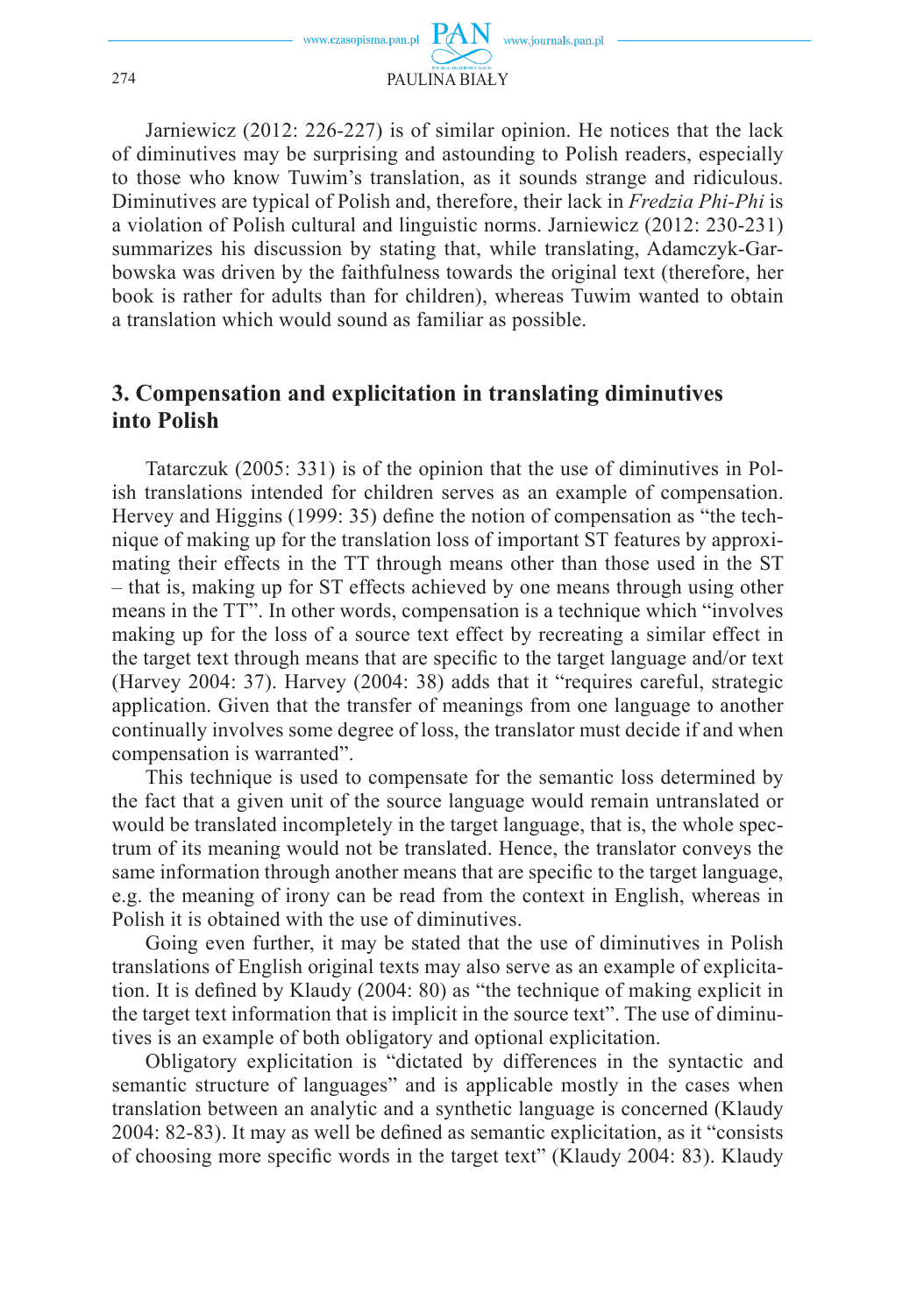(2004: 83) explains that "due to the different linguistic structuring of reality in different languages, certain concepts such as body-parts, colours and kinship terms may have more detailed vocabularies in some languages than in others", e.g. English word *hand* used to describe child's body part will most probably be translated into *rączka (hand-DIM.)*, as in Polish a diminutive form would sound more natural in this particular context. Another example would be the translation of English word *mummy*, as in Polish it can be rendered with the use of different diminutive forms, according to the specific shade of emotional attitude (e.g. *mamusia*, *mamunia*, *mamuś*, *mamuśka*, etc.).

The use of diminutives may as well be an example of optional explicitation, as it is "dictated by differences in text-building strategies and stylistic preferences between languages" (Klaudy 2004: 83). Explicitation of this kind is optional because without its application in the target language, grammatically correct sentences can still be constructed. Nevertheless, as Klaudy (2004: 83) notices, the text as a whole will be "clumsy and unnatural". The use of diminutives in Polish translations is an example of optional explicitation, as, according to Klaudy (2004: 83), the addition of emphasizers is for "the clarification of sentence perspective".

### **4. Domestication and foreignization in translating diminutives into Polish**

Oittinen (2003: 129), following Venuti, makes a clear division between the two technical terms, that is 'domestication' and 'foreignization'. She states that "domestication accommodates itself to target cultural and linguistic values: through domestication, we adapt the text according to its future readers, culture, society, norms, and power relations", whereas foreignization "maintain traces of the original text, depict cultural differences and a foreign origin." Mazi-Leskovar (2003: 254) also elaborates on these strategies of translation. For her, foreignization denotes "the conservation of significant amount of what is alien and unusual in the reading context of the new target audience but common, unique, distinctive or typical for the source culture." She also underlines the fact that "the foreign, strange or even the exotic retained in the text is expected to be a stimulus to reading". Domestication, on the other hand, "intervenes when the foreign and the odd is considered to represent a hindrance or barrier to the understanding of the text." She adds (Mazi-Leskovar 2003: 254) that

even if there were no conscious decision for domestication, there is a certain degree of it in every translation because of the differences between the languages of the source and the target text. Domestication refers to all changes performed on various levels of the text in order to enable the target readers, the members of another nation, living in another geographical reality, with a specific socio-historical experience and a unique cultural background to fully grasp the text.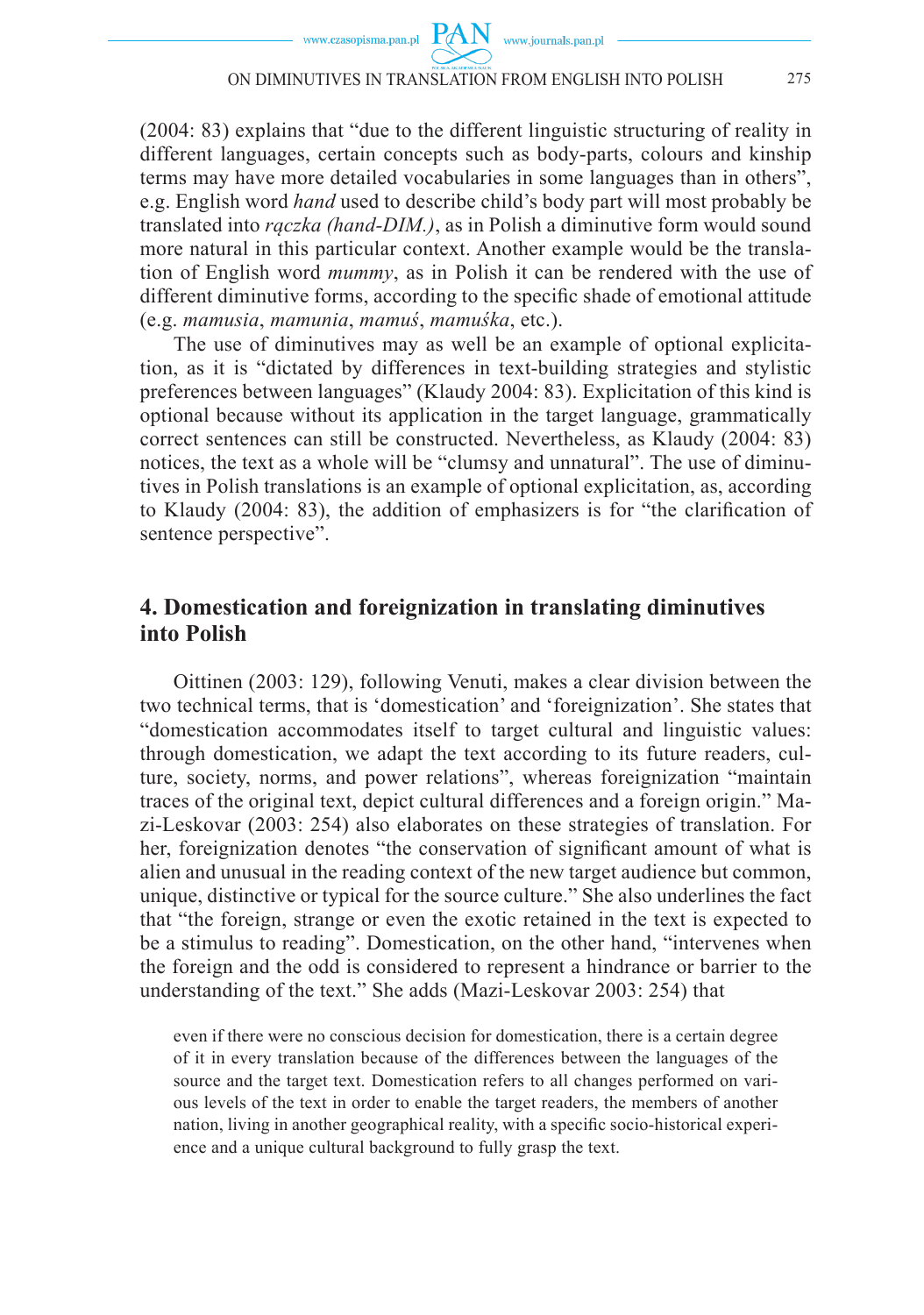

Oittinen aptly describes it as a very powerful means of "bringing the translation closer to the target-language readers by speaking a familiar language" (Oittinen 2000: 84). To put it briefly, domestication means substitution of an element characteristic for the target culture for an element characteristic for the source culture in order to make it sound more natural and comprehensible for the readers (Bednarczyk 2002: 63), whereas foreignization is about leaving this element of the source culture in its original form to make it sound exotic and, consequently, intriguing.

Diminutives create an atmosphere that reflects the values prevalent in a given culture. It is then obvious that when a particular book is translated into another language, the translator has to decide whether he/she wants to imply the same values for the target text readers, or whether he/she wants to make modifications to the text in order to fi t it better into the target culture. Hejwowski (2009: 121) observes an increase in the occurrences of diminutive forms in literary translations from English into Polish. The addition of diminutives in Polish translations of English texts is an example of domestication (or polonization) (Liseling Nilsson 2012: 298-299).

Domestication as the translator's approach aimed at adapting the original text to Polish reality is discussed by Biały while analyzing Polish versions of *Mary Poppins* by Pamela Travers. Biały (2010: 48, 51) underlines the fact that it is a common practice to use a diminutive form of proper names which in the original version were given in a full way, e.g. *Michael* – *Michaś*, *John* – *Jaś*, *Ellen* – *Helenka*.

#### **5. Translation methods for rendering the meanings of diminutives**

Translation of diminutives into Polish was not given as much attention as it deserves, although there appeared scholarly works on this issue reviewed in the previous chapters. Besides, analyses to date were based on a limited corpus (e.g. Jarniewicz 2012). Moreover, in most cases, they concerned children's literature only (e.g. Adamczyk-Garbowska 1988; Rajewska 2002). As diminutives may be used in a number of contexts, all of them worth taking into account, a more comprehensive analysis should be carried out. Therefore, the corpus for the analysis presented below is based on diverse genres.

English writers do not pay as much attention to the use of diminutives in their texts as Polish authors do. They rarely apply diminutive forms let alone the double or multiple ones. Instead, they rely on the context or introduce suitable vocabulary. Kozielski (2008: 103) provides an example of translation of diminutives in literature intended for adults. He analyses Jane Austen's *Pride and Prejudice* and its Polish translation *Duma i uprzedzenie* by Anna Przedpełska-Trzeciakowska. The novel reflects a typical English humour, which is full of irony, sarcasm and the absurd. It may be claimed that in English original version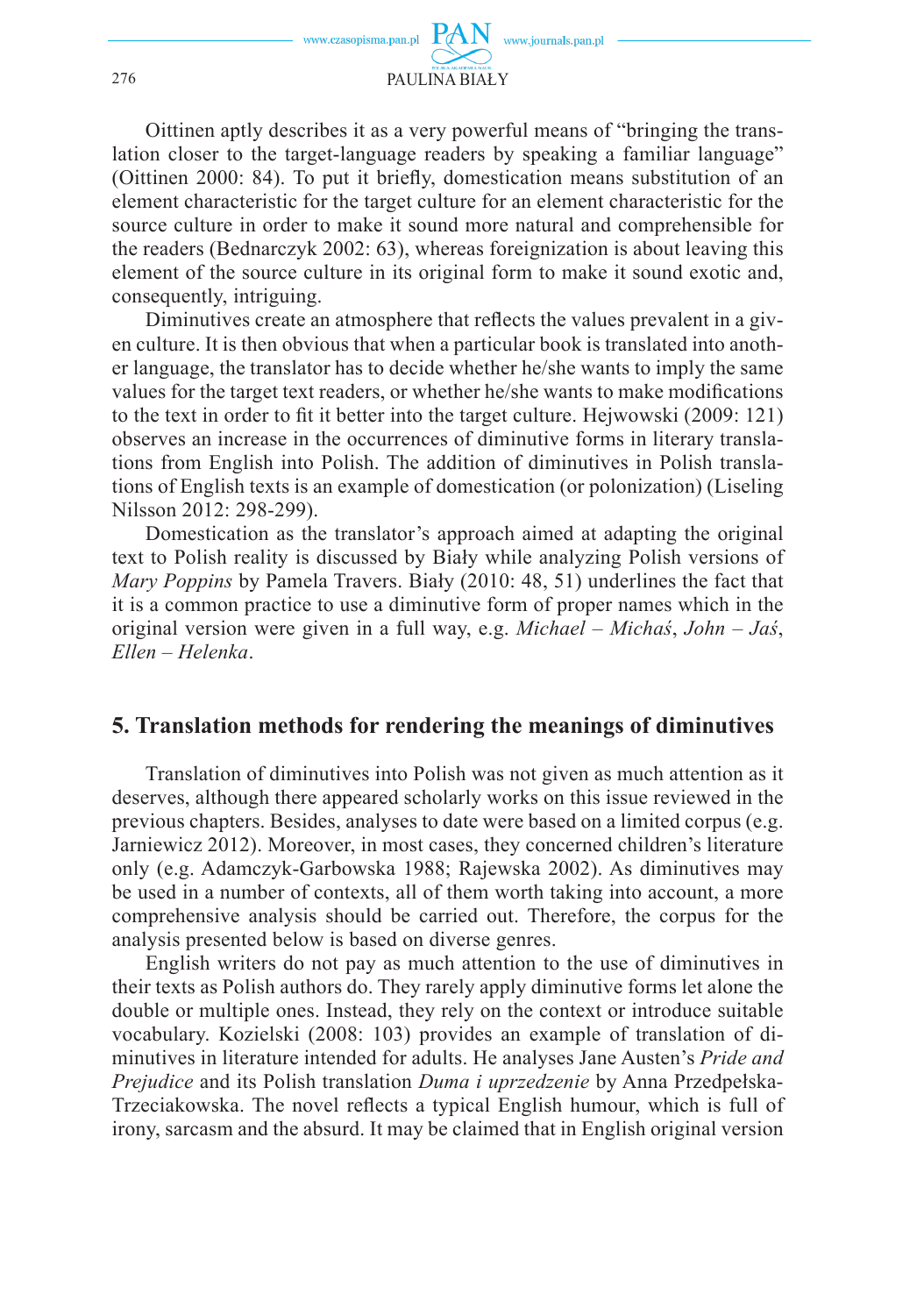www.journals.pan.pl

they are expressed with the use of situational context, whereas in the Polish translation – with the use of diminutives.

The following paper discusses the analysis of chosen literary texts:

- *Amy Wild, Animal Talker. The Mystery Cat* by Diana Kimpton children's book first published in 2010; translated into Polish by Iwona Żółtowska in 2011 and entitled *Amy i przyjaciele. Psotna koteczka*; the original version of the text is marked in the analysis as DKEng, and the translation – as DKPl.
- *Parker Pyne Investigates* by Agatha Christie crime short story collection first published in 1934; translated into Polish by Magda Białoń-Chalecka in 2003 and entitled *Parker Pyne na tropie*; the original version of the text is marked in the analysis as ACEng, and the translation – as ACPl.
- *Acting Up* by Melissa Nathan a novel first published as *Pride, Prejudice and Jasmin Field* in 2000; translated into Polish by Hanna Szajowska in 2011 and entitled *Duma, uprzedzenie i gra pozorów*; the original version of the text is marked in the analysis as MNEng, and the translation – as MNPl.
- *Pride and Prejudice* by Jane Austen a classic novel of manners first published in 1813; translated into Polish by Anna Przedpełska-Trzeciakowska in 2002 and entitled *Duma i uprzedzenie*; the original version of the text is marked in the analysis as JAEng, and the translation – as JAPl.

It is worth emphasizing the fact that the methods used in translation into Polish are the result of different linguistic and cultural conventions of Polish literature. As far as translation of diminutives is concerned, the most characteristic feature of Polish translations of English literary texts is the employment of a diminutive form in places where in the original version there is no diminutive used. Four kinds of such additions can be listed:

- forming double/multiple diminutives both analytically and synthetically, whereas in the original version there is only analytic formation applied:
	- (1) *small rooms* (JAEng 167)  *małe pokoiki* (JAPl 224)
	- (2) *a little bag* (ACEng 185) *mały woreczek* (ACPl 141)
	- (3) *a small box* (ACEng 49) *małe pudełeczko* (ACPl 37)
- attaching diminutive suffixes to nouns which in the original version are not diminutivized in any way:
	- (4) *In Meryton they parted.* (JAEng 28) *W Meryton grupka się rozdzieliła.* (JAPl 37)
	- (5) *a china angel* (DKEng 53) *porcelanowy aniołek* (DKPl 61)
	- (6) *To avoid him, Elsie stepped back for a moment into the doorway of the adjoining compartment.* (ACEng 101) – *Ustępując mu z drogi, na chwilkę weszła w drzwi sąsiedniego przedziału.* (ACPl 77)
- adding new words (in this case diminutives) to the translated version in places where in the original version there is no such noun or its diminutive form:
	- (7) *Amy grabbed Mystery before he could get into more trouble.* (DKEng 64) *– (…) żeby uniknąć kolejnej katastrofy, podniosła Skrytkę, chwyciwszy ją pod boczki*. (DKPl 73)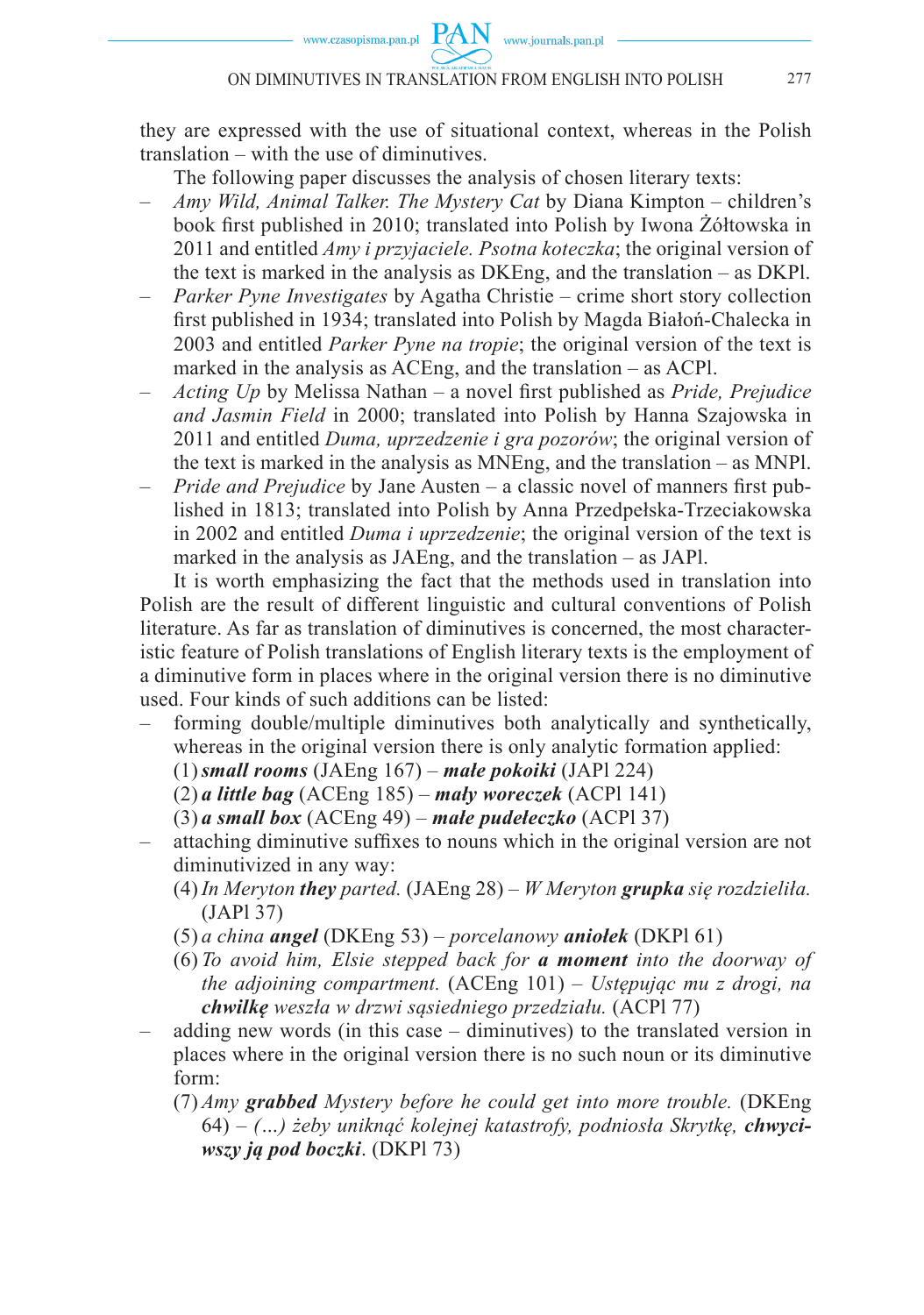

- (8) *the cobweb stockings* (ACEng 41) *pończochy cieniutkie niczym pajęczyna* (ACPl 31)
- (9) *He'll be perfect.* (DKEng 50) *Będzie wzorową koteczką.* (DKPl 57)
- modifying translated version in order to make it possible to apply a diminutive form, even though it could change the original meaning of a particular sentence:
	- (10) *luvvies* (MNEng 70) *aktorski światek* (MNPl 82)
	- (11) *I was only thinking about it.* (DKEng 21) *Marzyło mi się tylko malutkie co nieco.* (DKPl 21)
	- (12) *I am going to Gretna Greek, and if you cannot guess with who, I shall think you a simpleton, for there is but one man in the world I love, and he is an angel.* (JAEng 223) – *Jadę do Gretna Green, a jeśli nie zgadniesz z kim, to jesteś gąska, bo na świecie jest tylko jeden mężczyzna, którego kocham, anioł prawdziwy.* (JAPl 296)

In order to avoid any possible difficulties while translating into Polish, the translator can apply as well one of the following strategies:

- using synthetic diminutive:
	- (13) *Daddy's here.* (DKEng 20) *(…) tatuś już wrócił.* (DKPl 20)
	- (14) *little bell* (ACEng 101) *dzwoneczek* (ACPl 77)
	- (15) *the tiny supermarket* (DKEng 77) *sklepik* (DKPl 89)
- using analytic diminutive:
	- (16) *a little object* (ACEng 150)  *mały przedmiot* (ACPl 114)
	- (17) *a small cellar* (ACEng 35) *mała piwnica* (ACPl 26)
	- (18) *a little object* (ACEng 150) *mały przedmiot* (ACPl 114)
- using functional equivalents (in this case  $-$  diminutives): (19) *That's right, pet.* (ACEng 176) – *No właśnie, kotku.* (ACPl 134)
	-
	- (20) *as light as a feather* (JAEng 174) *lekki jak piórko* (JAPl 234)
	- $(21)$   $($ ...) there's a good **girl**. (MNEng  $167$ )  $($ ...) badz grzeczna **dziewczynka**. (MNPl 184)
- exchanging particular elements of the original text for elements (in this case – diminutives) which are more suitable in particular contexts in translated version:
	- (22) *He'd only been walking for few months and it still gave Jazz jolt of excitement to see him upright on his two fat legs.* (MNEng 61) – *Chodził zaledwie od paru miesięcy i Jasmin wciąż nie mogła opanować podniecenia, widząc go stojącego na tłustych nóżkach.* (MNPl 72) – when referring to a child;
	- (23) *She goes through clothes like they're going out of fashion.* (MNEng 211) – *Kiedy się jej ubranko nie podoba, to przesikuje je na wylot.*  (MNPl 228) – when referring to a child;
	- (24) *If I didn't work for that wonderful woman, I'd have sold this for a fortune, my dear. A f o r t u n e .* (MNEng 16) – *Gdybym nie pracował dla tej cudownej kobiety, sprzedałbym to za niezłą sumkę, moja droga. Niezłą sumkę.* (MNPl 24) – when intensifying the meaning.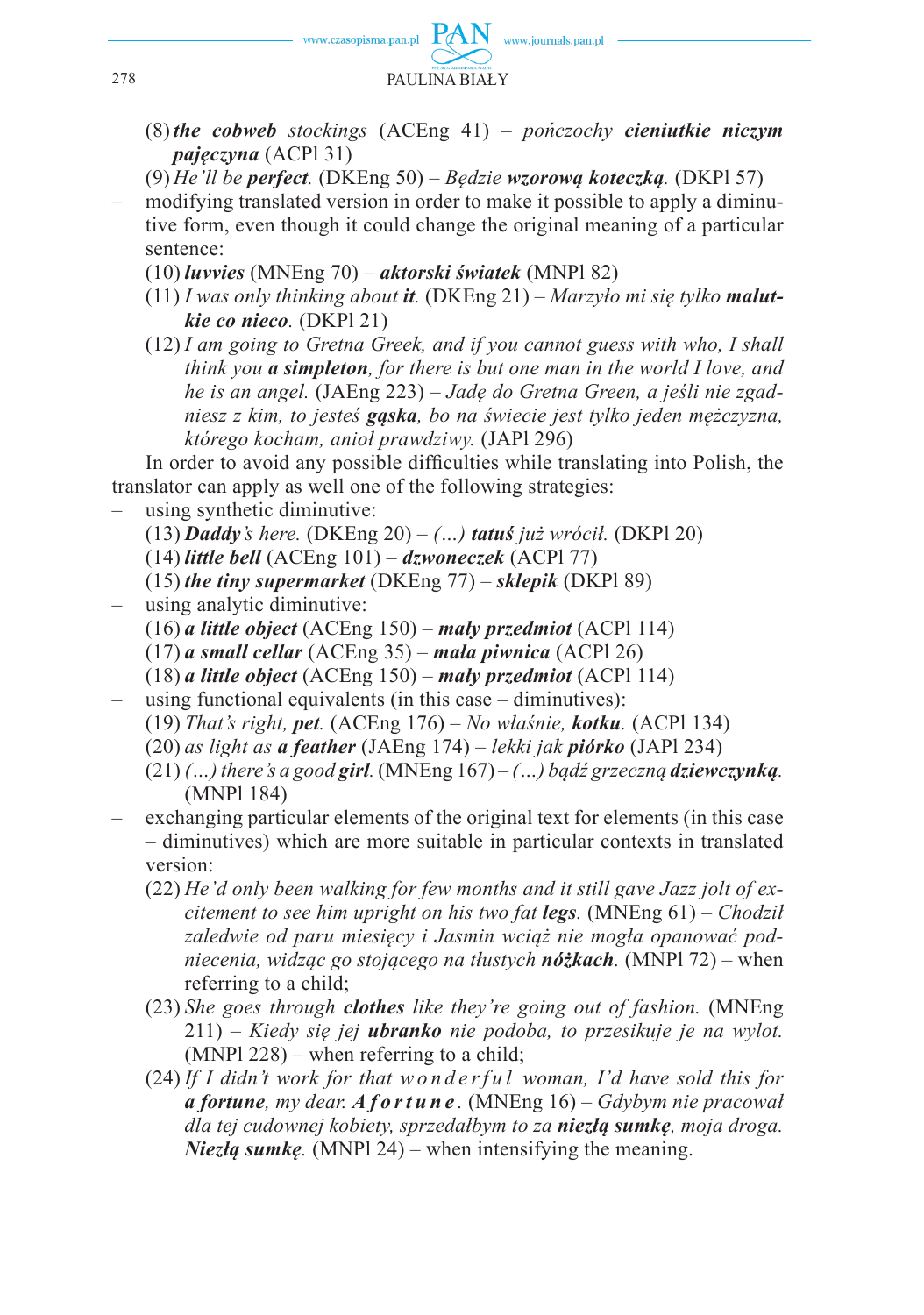www.journals.pan.pl

## **6. Conclusions**

In conclusion, it needs to be underlined that Polish translators applied the above-mentioned strategies in order to make the translated versions read naturally. Therefore, the use of diminutives in Polish translations serves as an example of domestication. What is more, adding diminutives while translating into Polish is also an example of explicitation, as in Polish a diminutive form sounds more natural in particular contexts:

- (25) *Lydia was exceedingly fond of him. He was her dear Wickham on every occasion.* (JAEng 244) – *Lidia była dla niego niezmiernie czuła. Ciągle, przy każdej sposobności, nazywała go drogim mężulkiem.* (JAPl 323) – when referring to a beloved person;
- (26) *Still, she had complained of the cold. That tweed coat of hers was a cheap affair; it didn't keep the cold out.* (ACEng 11) – *Ale przecież narzekała na chłód, a ten jej tweedowy paltocik był wiatrem podszyty.* (ACPl 8) – when expressing criticism;
- (27) *And it is such a good joke, too, that you should have gone this morning and never said a word about it till now.* (JAEng 8) – *Co za pyszny figiel, żeby pojechać rano i do tej chwili ani słówkiem o niczym nie pisnąć!* (JAPl 10) – when intensifying the meaning.

Finally, adding diminutives while translating into Polish is as well an example of compensation, due to the fact that the translator can convey the same information through another means which are specific to the target language, e.g. the meaning of irony can be read from the context in English, whereas in Polish it is obtained with the use of diminutive forms:

- (28) *But it is a comfort to think that whatever of that kind may befall you, you have an affectionate mother who will always make the most of it.* (JAEng 109) – *Możesz się jednak pocieszyć, że jeśli ci się zdarzy cokolwiek w tym guście, masz kochającą mamusię, która to z pewnością odpowiednio rozgłosi.* (JAPl 147)
- (29) *Upon my word, Caroline, I should think it more possibile to get Pemberley by purchase than by imitation.* (JAEng 32) – *Słowo daję, siostrzyczko, wydaje mi się, że bardziej prawdopodobne jest zyskanie Pemberley za pomocą pieniędzy niż naśladownictwa.* (JAPl 43)
- (30) *They were ignorant, idle, and vain.* (JAEng 166) *Były to osóbki puste, leniwe i głupie.* (JAPl 222).

All these strategies mentioned above illustrate the emotional nature of Poles, as for them the presence of diminutives seems obvious and, therefore, the translated texts read more naturally than if they were faithfully translated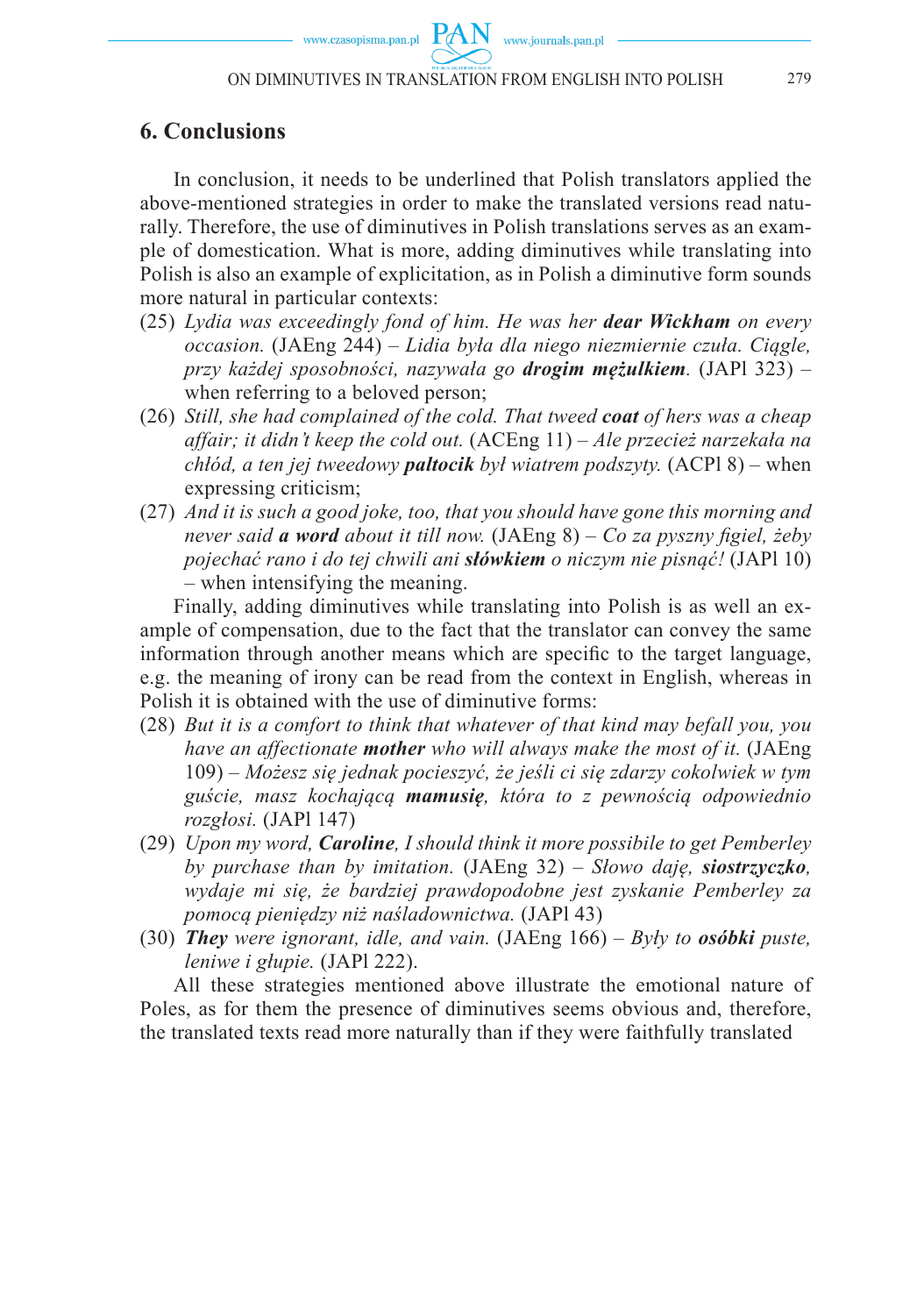

### **References**

- Adamczyk-Garbowska, M. 1988. *Polskie tłumaczenia angielskiej literatury dziecięcej: problemy krytyki przekładu*. Wrocław: Zakład Narodowy im. Ossolińskich.
- Austen, J. 1994. *Pride and prejudice*. London: Penguin Books.
- Austen, J. 2002. *Duma i uprzedzenie*. Warszawa: Wydawnictwo Prószyński i S-ka.
- Bednarczyk, A. 2002. *Kulturowe aspekty przekładu literackiego*. Katowice: Wydawnictwo Naukowe Śląsk.
- Berezowski, L. 1997. *Dialect in translation*. Wrocław: Wydawnictwo Uniwersytetu Wrocławskiego.
- Biały, P. 2010. *Cultural adaptation in translation of English children's literature into Polish*. Unpublished MA dissertation. Sosnowiec: Uniwersytet Śląski w Katowicach.
- Christie, A. 1993. *Parker Pyne investigates*. London: HarperCollinsPublishers.
- Christie, A. 2003. *Parker Pyne na tropie*. Warszawa: Wydawnictwo Prószyński i S-ka.
- Fornalczyk, A.D. 2010. *Translating anthroponyms as exemplified by selected works of English children's literature in their Polish versions*. Łódź: Academy of Management.
- Grabias, S. 1988. Socjolingwistyczne perspektywy badań nad ekspresywnością języka. *Socjolingwistyka* 8(1): 35-43.
- Harvey, K. 2004. Compensation. In M. Baker, and K. Malmkjær (eds.), *Routledge encyclopedia of translation studies*, 37-40. London: Routledge.
- Hejwowski, K. 2009. *Kognitywno-komunikacyjna teoria przekładu*. Warszawa: Wydawnictwo Naukowe PWN.
- Hervey, S., and I. Higgins. 1999. *Thinking Translation. A Course in Translation Method: French to English*. London: Routledge.
- Jarniewicz, J. 2012. Jak Kubuś Puchatek stracił dziecięctwo. In J. Jarniewicz (ed.), *Gościnność słowa. Szkice o przekładzie literackim*, 225-231. Kraków: Wydawnictwo Znak.
- Kimpton, D. 2010. *Amy Wild, Animal Talker. The Mystery Cat*. London: Usborne Publishing Ltd.
- Kimpton, D. 2011. *Amy i przyjaciele. Psotna koteczka*. Łódź: Akapit Press.
- Klaudy, K. 2004. Explicitation. In M. Baker and K. Malmkjær (eds.), *Routledge encyclopedia of translation studies*, 80-84. London: Routledge.
- Kozielski, R. 2008. Nadmiar czy niedobór angielskiego humoru w przekładzie Pride and Prejudice Jane Austin. In P. Fast and P. Janikowski (eds.), *Odmienność kulturowa w przekładzie*, 101-109. Katowice, Częstochowa: Wydawnictwo Śląsk and Wydawnictwo Wyższej Szkoły Lingwistycznej.
- Liseling Nilsson, S.A. 2012. *Kod kulturowy a przekład. Na podstawie wybranych utworów Astryd Lindgren i ich polskich przekładów*. Stockholm: US-AB.
- Lockyer, D. 2012. Such a tiny little thing: Diminutive meanings in Alice in Wonderland as a comparative translation study of English, Polish, Russian and Czech. *Verges: Germanic & Slavic Studies in Review* 1(1): 10-23.